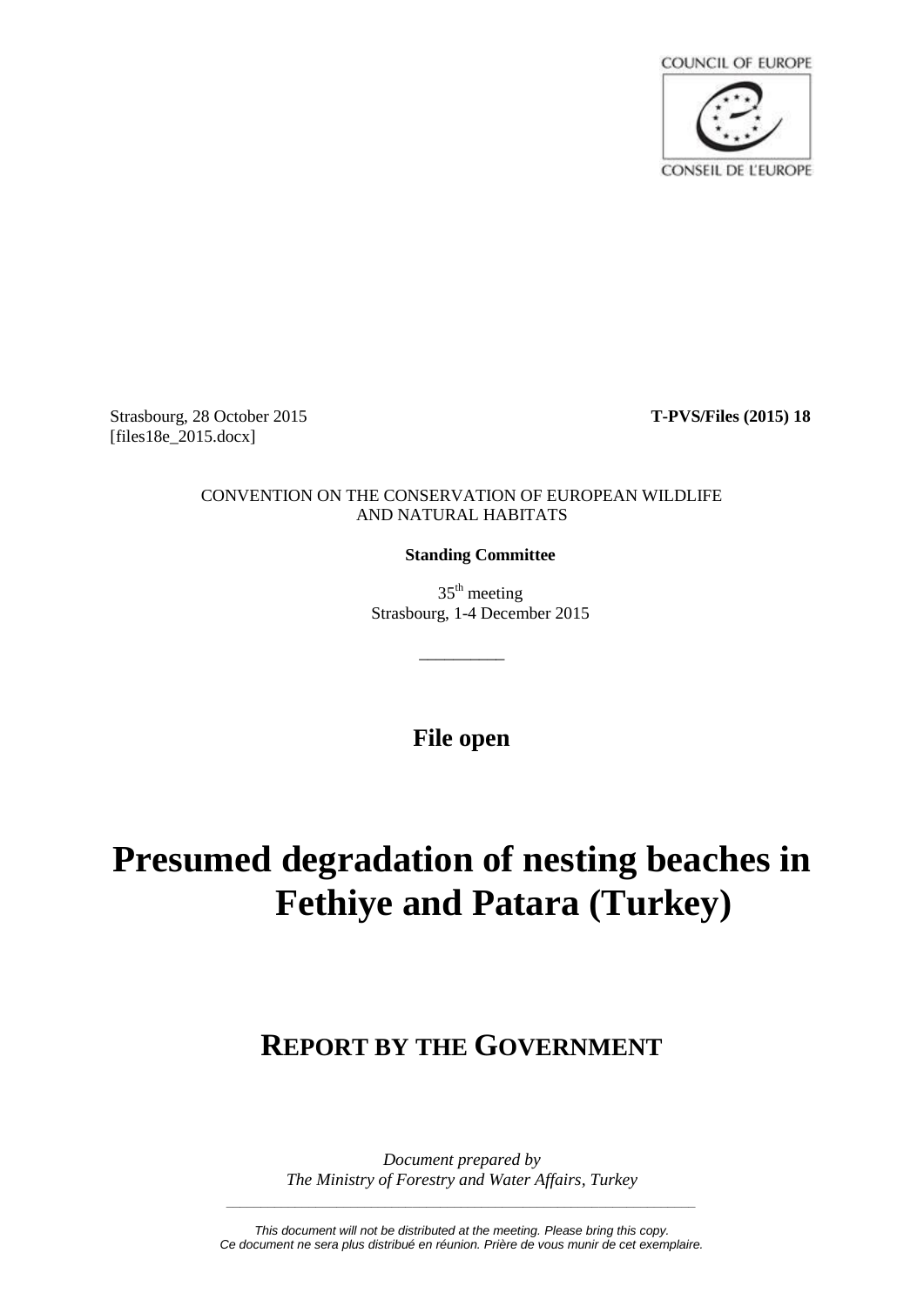### **REPORT OF GOVERNMENT OF THE REPUBLIC OF TURKEY ON CASE FILE: PRESUMED DEGRADATION OF NESTING BEACHES IN FETHIYE AND PATARA, ON THE SPOT APPRASIAL**

In the context of Convention on the Conversation of European Wildlife and Natural Habitats (Bern Convention) regarding Patara and Fethiye-Göcek Special Environmental Protection (SEPA) opening specific files related to marine turtle nesting sites and reports were examined. As it was known, Secretariat was informed about the studies and activities implemented in the regions during on the spot appraisal visit accompanied by the ministry staff between the dates of 28 to 30 July 2015.

In parallel with the report prepared by Mr Paolo Casale and submitted to the Secretariat, General Directorate for Protection of Natural Assets of the Ministry of Environment and Urbanization (MEU), also prepared this report about problems, activities and difficulties in implementation of protection measures in Patara and Fethiye.

As presented in the report of on the spot appraisal, Patara SEPA marine turtles nesting site is still in an almost pristine condition regarding the habitat and the human use of the beach. Although population research and monitoring activities have been incessantly carried out by the scientific teams during the nesting period in the nesting sites every year, litter, and lack of informational activities, pressure of tourism activities remain as a major problem in the region. Patara SEPA has already the future of open area and it was seen that current problems of the area will be exceeded by the increment of protection measures.

Besides, as also declared in the report of on the spot appraisal, nesting areas were destroyed at low to high levels depending on the tracts; anthropogenic threats, intense tourism activities, light pollution and vehicle both terrestrial and marine areas have a negative impacts on nesting and breeding ratios in the Çalış-Yanıklar-Akgöl beach of the Fethiye-Göcek SEPA.

Intense tourism pressure, daily use activities and development of permanent structures along the coastal areas of Fethiye were among the issues reported to the Secretariat in the previous years by the Turkish Delegation have been caused to difficulties in the implementation and sustainability of conservation measures in the region. Barely, due to its relatively good condition and the higher number of nests, population research and monitoring activities were concentrated in Akgöl beach in the nesting period in 2015.

In addition, 1/5000 scale Master Plan and 1/1000 scale Implementation Plan proposals were disapproved to construct shipyard/ship dock in the tract of Akgöl–Karaot in order not to reduce further nesting habitat by the Ministry of Environment and Urbanisation (GDPNA) (dated 20.02.2015 and numbered 748 official letter).

Although we have legal base and project to eliminate current problems in Patara and Fethiye, it is important to increase staff number, capacity building and actively working in mid and long term protection in the areas.